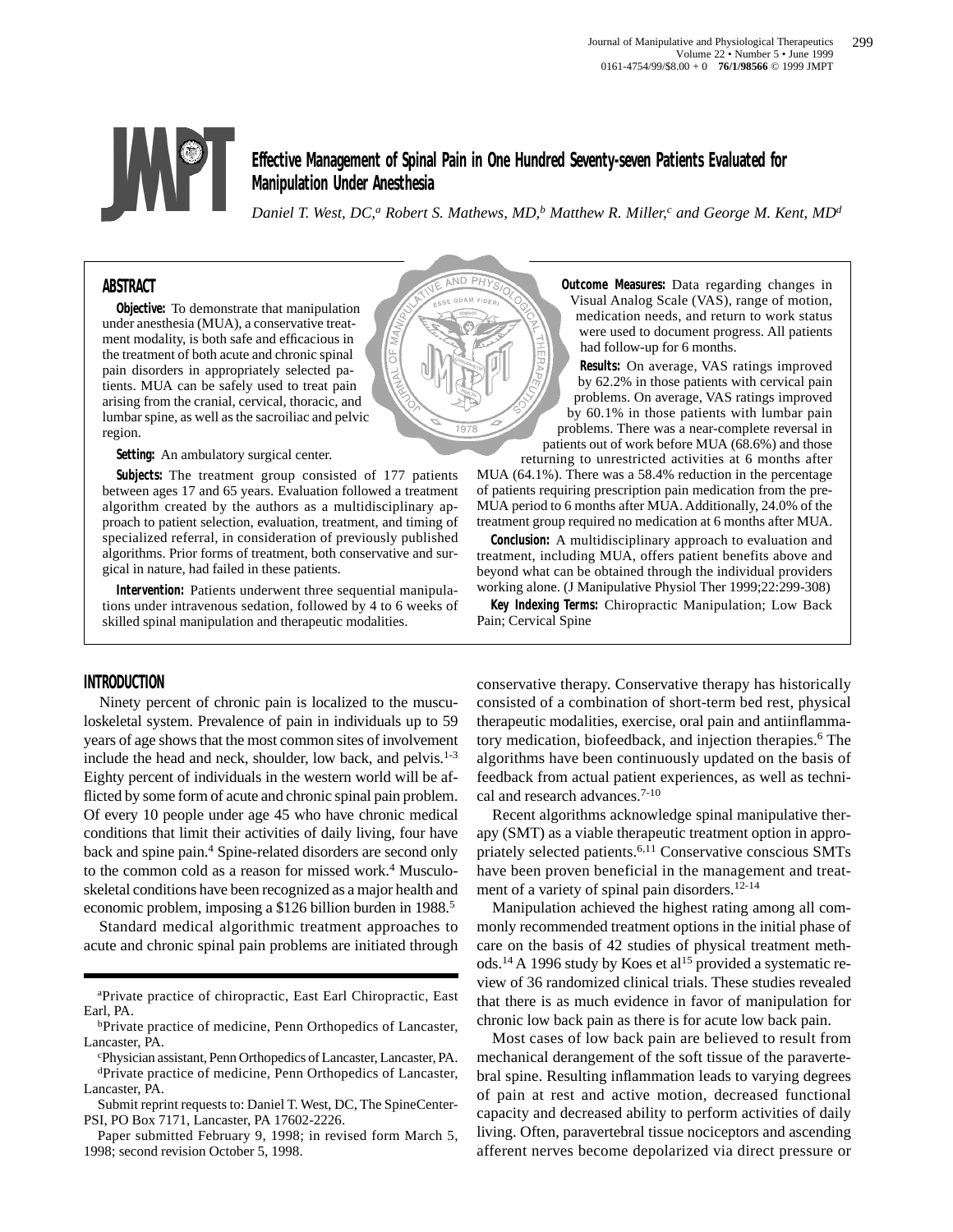other derangement. This derangement alters neurosynaptic transmission along the nerve either at the axon, dorsal, or ventral nerve roots or along other interneuronal branches that penetrate soft tissues to the end nerve organ receptor.16

*Subluxation* is a term used to describe a biomechanically dysfunctional joint that has a misalignment component, an aberrant motion component, and a resistance component.<sup>17,18</sup> Pettibon<sup>17</sup> has described it in a simple equation: S  $= D \times R$ , where *S* = Subluxation, *D* = The distance the vertebrae is displaced from an optimal position in degrees (measured on plain film radiographs), and  $R =$  Soft tissue component or resistance necessary to overcome ligaments, tendons, or muscles to make biomechanical correction.

On initial patient evaluation, this formula permits determination of the degree of subluxation with respect to the numeric magnitude of the involved spinal segments. On subsequent radiographic evaluation, use of this formula allows for determination of a percent change in the degree of subluxation, which can now be quantified for purposes of pre-outcome and postoutcome assessment. Initial radiographic evaluation occurs in conjunction with the history and physical examination. Magnetic resonance and computed tomography imaging, as well as cineradiography (video fluoroscopy), are used as indicated for adjunctive diagnostic purposes.

The goals in treatment of mechanical spine pain is to correct the aberrant spinal motion of the involved segments, thereby improving function and decreasing pain. This is achieved via a variety of techniques, most of which can be simplified into two types of forces<sup>19,20</sup>: (1) high-velocity, short-duration and (2) low-velocity, long-duration.

These two applications of force will affect different aspects of the subluxation components. The former affects the osseous disrelationship or misalignment. The latter addresses the "tough soft tissue" component. These applications are used in an isolated or combined fashion, depending on the nature of the lesion. Office-based SMT is rendered via specific short-lever arm-adjustive forces typically combined with traditional physiotherapeutic modalities such as ultrasound, hydrocollator, interferential, cryotherapy, traction, and passive/active rehabilitation.

A percentage of these patients ultimately will not respond to conscious SMT on the basis of one or more of the following criteria:

- 1. Chronicity of the case because of joint or soft tissue fibrosis, which has inhibited restoration of appropriate joint mechanics
- 2. Acute myofascial rigidity and painful inhibition, which disallows conscious SMT
- 3. Severe joint dysfunction and subluxation such that correction of evident spinal biomechanical misalignment is not achievable through conscious SMT
- 4. Contained disc herniation (bulge) of less than 5 mm that has become refractory to conscious SMT
- 5. Multiple recurrences during the active-resistive phase of joint rehabilitation

The criteria outlined above represent the various pathophysiological environments that are therapeutically refractory to the use of these forces when applied in conscious SMT. We will discuss the means by which these same applications of force can overcome areas of refractory spinal joint subluxation through the use of intravenous sedation.

#### **Manipulation Under Anesthesia**

Manipulation under anesthesia (MUA) is the use of manual manipulation of the spine combined with the use of general anesthetic. The addition of anesthetic allows for the benefits of manipulation to be shared with those patients who cannot tolerate manual techniques because of pain response, spasm, muscle contractures, and guarding.19 MUA uses a combination of specific short-level arm manipulations, passive stretches, and specific articular and postural kinesthetic integrations to obtain a desired outcome.<sup>12</sup>

The combination of manipulation and anesthesia is not new because this treatment has been part of the manual medical armamentarium for more than 60 years.<sup>21-50</sup> MUA has been used successfully in treating those patients unresponsive to acute and chronic musculoskeletal conditions for years.21,51 MUA has been advocated on chronically fibrosed and hypomobile spinal segments.19,36-39 It should be noted that MUA and SMT are not innocuous procedures. Specific attention should be given to proper patient selection. Morey<sup>22</sup> reported that approximately 3% of those unresponsive patients would come to require these MUA procedures.22

Some of the more immediate concerns of SMT and MUA are of a more technical nature. One of the greatest problems today with manipulation is the attempt by clinicians to apply these techniques without formal training. Office practitioners will read text, journals, or even attend a weekend seminar in an attempt to take an untrained clinician to the level of a skilled manipulative practitioner. Many of the reported injuries related to manipulation can be attributed to inadequate, crude, long-lever force techniques.<sup>41</sup> Consequently, the expected good result and minimization of complications are directly related to the highly developed skills of the practitioner. This factor should not be overlooked because of the physical and technical aspects of the procedure as it does vary from other surgical procedures.

There has been much discussion regarding the use of general anesthetic in the performance of MUA.<sup>42,43</sup> Issues discussed include the depth of consciousness associated with general anesthesia, the inability of the patient to give pain feedback or resist overzealous manipulation, and the intrinsic guarding mechanism of voluntary/involuntary muscle fibers, which protects the elastic barrier in the conscious patient. Examples of potential injury include the inherent risks of general anesthetic agents, deformation of the joint capsule or intervertebral disk, fracture involving the vertebral segment, neurovascular compromise, and tough soft tissue hypermobility.

To address these concerns, we make the following points: 1. Only highly skilled, graduate practitioners who have been trained in structural diagnosis and manipulative treatments should be performing these procedures.<sup>13,18</sup>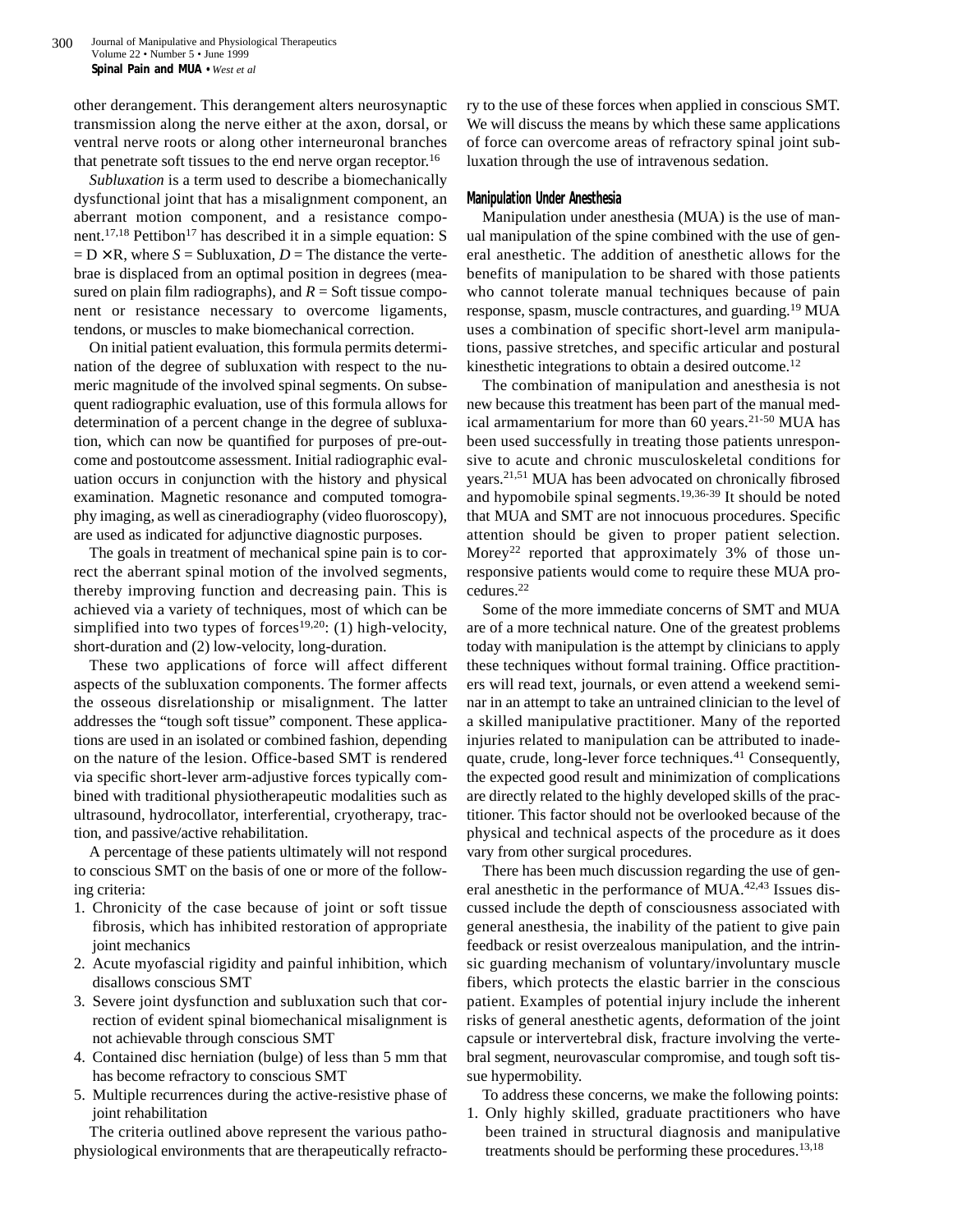

**Fig 1.** *Diagnostic/treatment algorithm.*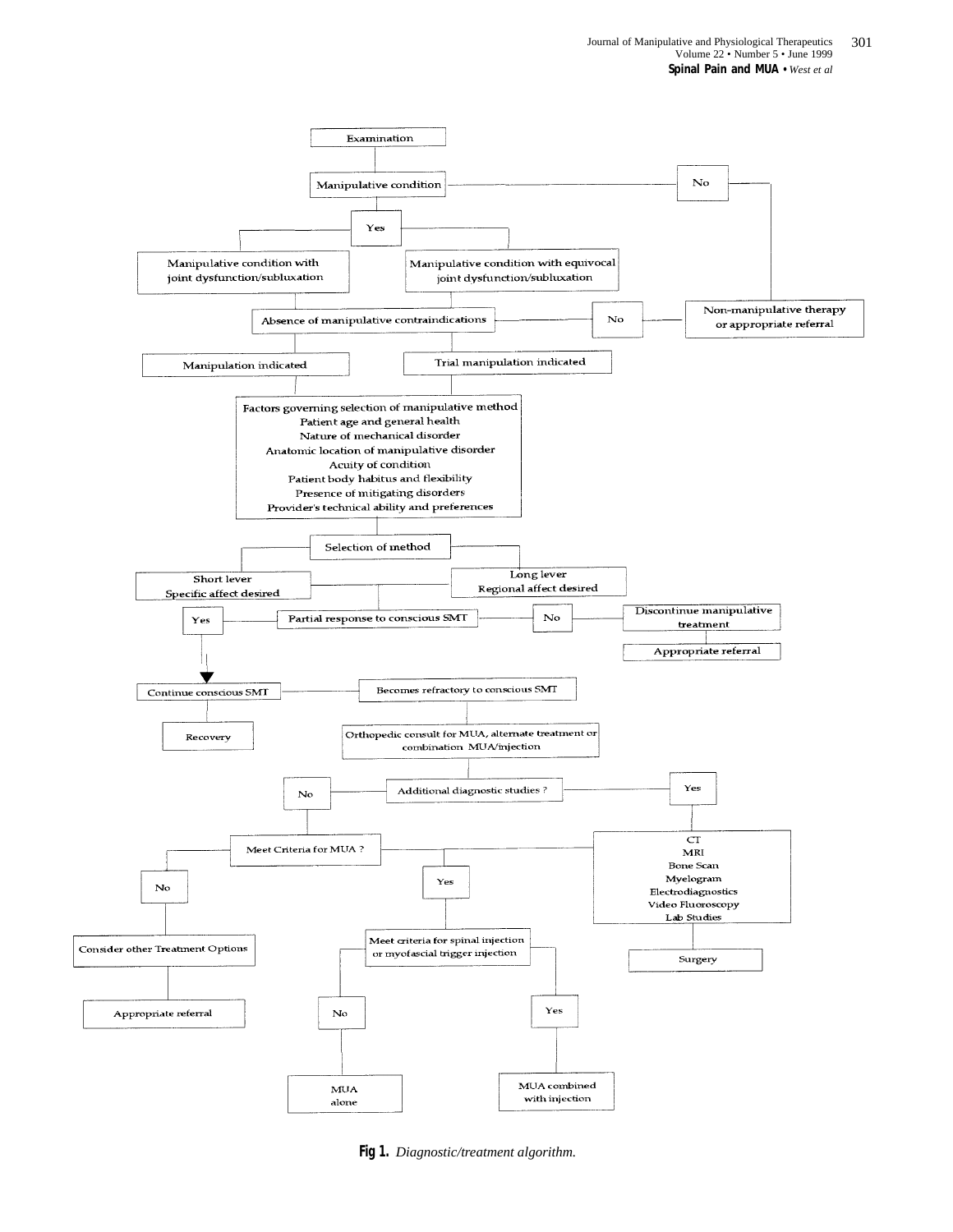| <b>ABSOLUTE</b>    |  |
|--------------------|--|
| Unstable Fractures |  |

**Primary Bone Tumors Metastatic Bone Tumors Spinal Cord Tumors** Cauda Equina Compression Severely Unstable Motor Units Poorly developed manipulative skills Large disc herniations (larger than 5mm) **Sequestered Disc Fragment** Multiple Myeloma Osteomyelitis

#### **RELATIVE**

Severe Degenerative Spondylosis Severe Osteoporosis Progressing neurologic deficit Inadequate physical /Spinal examination Inadequate Cerebral vascular exam Potential hysterical patient Unstable Spondylolisthesis **Pagets Disease Rheumatoid Arthritis Psoriatic Arthritis** Reiters Syndrome Prolonged bleeding time

It should be noted that some of these conditions can still be treated providing technique is altered to non-force or passive soft tissue procedures.

**Fig 2.** *Contraindications to manipulative therapy.*

2. The advent of newer, short-acting, highly titratable, and completely reversible intravenous anesthetics allows for controlled anesthesia depth, preservation of patient pain response, as well as significantly reduced morbidity and mortality rates.

# **METHODS**

A random population composed of 1936 patients sought evaluation and treatment between July 1995 and February 1997. All 1936 patients were considered for possible treatment options on the basis of the treatment algorithm (Fig 1). This algorithm was created by the authors as a multidisciplinary approach to patient selection, evaluation, treatment options, and timing of specialized referral, in consideration of previously published algorithms.16,18,35 Of the original random patient population, 200 patients met the criteria for MUA following a defined protocol of physical and diagnostic evaluation. Each patient was evaluated by a chiropractor certified in MUA, as well as a board-certified orthopedic surgeon. Evaluations included history and physical examination, Visual Analog Scale (VAS) rating, range-of-motion testing, and plain-film radiography, as well as computed tomography or magnetic resonance imaging necessary to rule out more serious pathology that might contraindicate the use of MUA (Fig  $2$ ).<sup>13</sup> Subjective patient complaints involved the cervicocranial, cervical, thoracic, lumbar, and pelvic regions. These five anatomic spinal levels were grouped as cervical or lumbar for purposes of data collection and to simplify statistical analysis. Only the primary area of complaint was tracked (see procedure).

A group of 23 patients were excluded from participation in the MUA program. Instances included prolonged bleeding time,<sup>1</sup> severe degenerative spondylosis,<sup>1</sup> severely unstable motor units,<sup>1</sup> required spinal surgery,<sup>4</sup> anticipated poor compliance with requirements of protocol on the basis of history of therapy attendance,<sup>3</sup> and patient decision not to proceed.13

This left a final treatment group of 177 patients; 97 male and 80 female. Age range was 17 to 65 years, with a mean of 41.1 years.

# **MUA Criteria**

For a patient to be a candidate for MUA, one of the following criteria must be met:<sup>36</sup>

- 1. Patients in whom manipulation of the spine or other articulations is the treatment of choice; however, the patient's pain threshold will not allow conscious SMT to be performed.
- 2. Patients in whom manipulation of the spine or other articulations is the treatment of choice; however, because of the extent of the injury mechanism, conservative manipulation has not been effective in 2 to 6 weeks of care, and a greater degree of movement to the affected joint(s) is needed to be effective. The sole exception to this criteria is one in which manipulation of the spine or other articulations is believed to be the treatment of choice; however, because of severe contraction of the supporting tissues or the splinting mechanism, conscious SMT is presently ineffective.
- 3. The patient is being considered for spinal disc surgery and the MUA procedure is viewed as an alternative or interim step, in overall consideration of the patient's condition.
- 4. Patients in whom manipulation of the spine or other articulations is the treatment of choice by the physician; however, because of the chronicity of the problem or the fibrous tissue adhesions present, conservative manipulation is incomplete.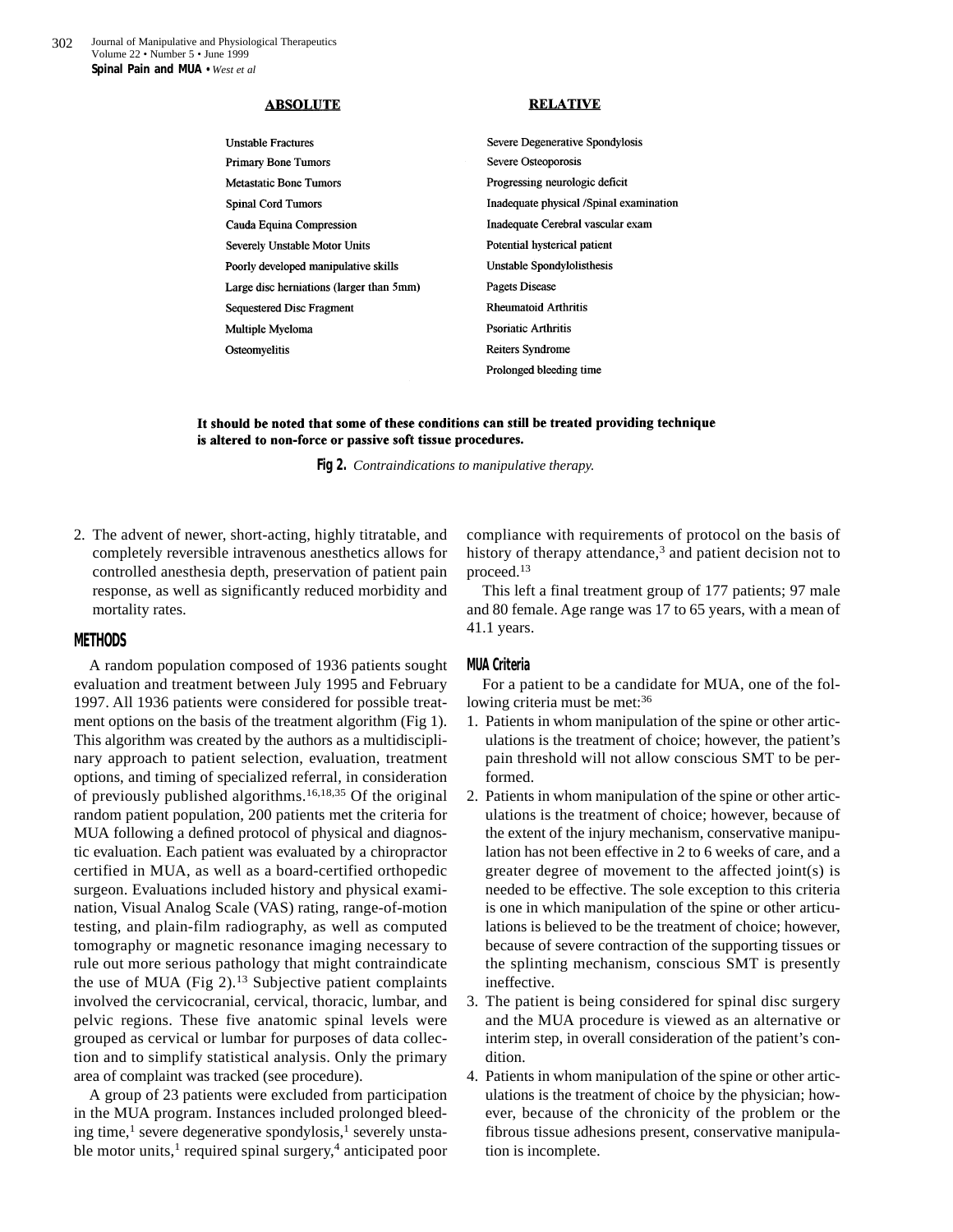5. Patients in whom a combination of MUA and conservative spinal injection will potentiate the therapeutic benefit of either treatment alone.

It should be noted that in each of the above criteria, the patient's pain problem has affected activities of daily living.

## **Anesthesia for MUA**

**Patient selection and preparation.** In selection of patients who were candidates for MUA, only patients with American Society of Anesthesiologists physical status 1 and 2 were considered.

- Physical status 1: Healthy patient
- Physical status 2: Mild systemic disease with no systemic limitation<sup>52</sup>

Patients known to be taking any cardiac or antihypertensive agents were instructed to take their medications on the morning of the procedure to avoid interrupting their control. Smokers were asked to refrain from smoking to reduce airway irritability. The patients were to take nothing by mouth after midnight except for their doses of essential medications. Recent electrocardiograms were requested on patients with known cardiac history.

Because all patients are sedated to the point of obtundation, airway evaluation is most critical. The safety of the patient is of the utmost concern, and the provider must have a complete understanding of the effects of general anesthesia on the unguarded or unsecured airway. With the patient in the supine position, flexion of the head causes posterior displacement of the upper airway structures that are associated with airway obstruction.53 Extension of the head will return patency to the airway.

**Anesthetic agents.** Drugs typically used in MUA include midazolam (Versed) and propofol (Diprivan). Midazolam and propofol depress the central nervous system (CNS) without analgesia. This is essential to the MUA physician to avoid manipulating past the point of patient response. The concept of minimum infusion rate is defined by Prys-Roberts<sup>53</sup> as the defined dose of an intravenous drug that prevented 50% of a given population from moving in response to a noxious stimuli.

We use midazolam (Versed) as an adjuvant agent to provide amnesia of the procedure, as well as mild sedation. Midazolam is a very short-acting parenteral benzodiazepine given in doses of 1 to 3 mg on the basis of patient body habitus, previous anesthetics, and drug history.

Benzodiazepines work at the level of the limbic, thalamic, and hypothalamic regions of the CNS. The extent of CNS depression is dose dependent. Midazolam has twice the affinity for benzodiazepine receptors than diazepam. Benzodiazepines produce muscle relaxation by inhibition of monosynaptic and polysynaptic pathways, and they may also directly depress motor and nerve function. Bioavailability of midazolam delivered intravenously is rapid: 1 to 1.5 minutes. Midazolam is 94% to 97% protein bound and has a half-life of 1 to 5 hours.<sup>54</sup>

Propofol (Diprivan) is an intravenous nonbarbiturate anesthetic. It is chemically unrelated to other intravenous anesthetics. Propofol induces anesthesia as quickly as thiopental, but emergence is 10 times more rapid and is associated with minimal postoperative confusion. Unlike many other general anesthetic agents, propofol possesses an antiemetic action. For MUA this is our primary anesthetic.

Induction is carried out after the onset of the Versed given intravenously and is based on subjective response from the patient. Propofol causes loss of consciousness usually within 40 seconds, although onset may vary with dose and rate of bolus.55

#### **MUA—Setup and Procedure**

Before the day of the procedure, the patient is instructed regarding their nothing-by-mouth status and medications. The patient then signs an informed consent affidavit; all questions from the patient are first satisfied. The patient is then placed on the procedure table and hemodynamic monitoring is instituted, including electrocardiography, blood pressure, and pulse oximetry. Intravenous sedation is started in the arm opposite the blood pressure cuff (avoid antecubital placement of the catheter secondary to manipulative techniques and patient positioning). Supplemental oxygen is given via nasal cannula. The patient is initially sedated mildly with Midazolam and asked to provide us with input regarding the drug's activity. In our institution, propofol is the induction drug of choice, and a dose of 0.5 to 1.0 mg/kg is given with the patient monitored with regard to its effect. This provides initial obtundation, and the MUA may proceed. Careful attention is paid to the oxygenation of the patient, especially during cranial and cervical manipulation. Additional propofol is given in doses that are approximately 50% of the induction dose.

The MUA procedure generally takes between 15 and 20 minutes. The patient is continually monitored by the anesthesia provider. Blood pressures are obtained at least every 5 minutes, and a complete anesthesia record is maintained. The patient is taken to the recovery room at the termination of the procedure, provided the vital signs are stable. He or she will then be continually monitored in the recovery room, with supplemental oxygen administered on the basis of the patient's level of consciousness and oxygen saturation. Patients are discharged on the basis of the facility protocol, which includes stable vital signs, no nausea or vomiting, and return of coordinated motor function.

#### **Procedure Note**

All patients with diagnosed spinal conditions received treatment in the area of primary diagnosis, as well as the areas superior and inferior. This is due to the anatomy of the ligamentous, tendinous, and muscular origins and insertions (ie, if the lumbar spine is the primary site of injury, the treated areas were thoracic, lumbar, and pelvic).

Patients with multiple spinal regions of diagnosis were treated full spine to render appropriate care to all tissues superior and inferior to the multiple areas of joint dysfunction. In accordance with national academy guidelines, serial MUA was used. The guidelines allow for use of no less than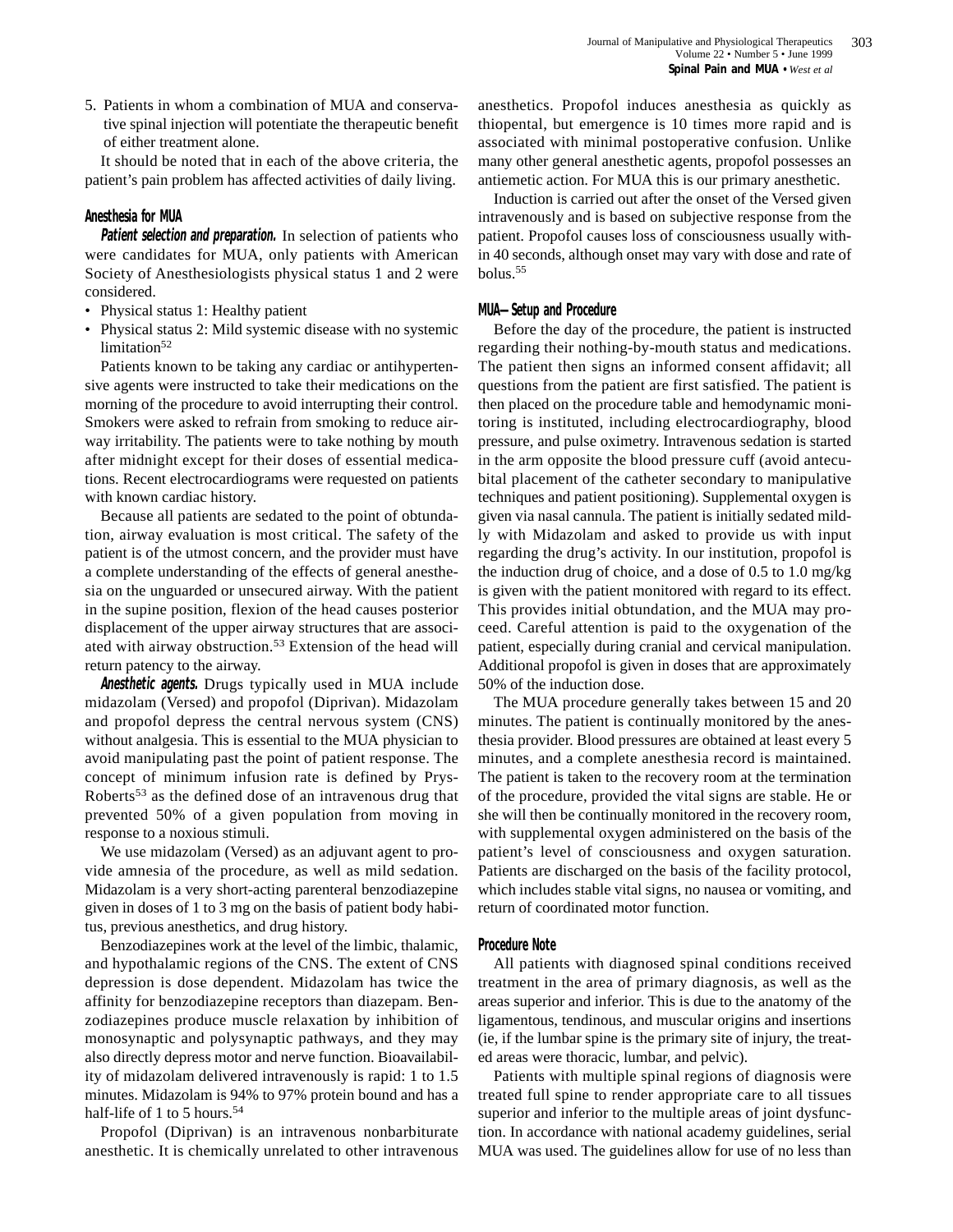two but no greater than five serial procedures. All patients underwent three serial MUAs. Performance of the MUA procedure requires a certified MUA first assistant for stabilization and patient positioning, as well as direct ancillary treatment.

All patients underwent MUA procedures consisting of a combination of passive stretching, passive ranges of motion, as well as osseous short-lever arm adjustive techniques for correction of the dysfunctional spinal articulations. All regions of the spine (cranial, cervical, thoracic, lumbar, and pelvic), as well as distal extremities, were put through all applicable planes of motion: flexion, extension, right and left lateral flexion, axial traction rotation, internal and external rotation, and adduction/abduction bilaterally. All passive ranges of motion were done firmly with stabilization by the first assistant. Stabilization was provided to all other involved spinal areas to allow as much site specificity as possible during the procedure.

Passive stretch is performed to the articular limits of passive motion approaching the elastic barrier. These techniques are modified to accommodate a variety of body types, conditions, as well as anatomic variety of body types, conditions, and anatomic variations. Many of the passive stretches are combined with distraction and are used to increase range of motion while decreasing intraarticular, extraarticular, myofascial, and interstitial adhesions. Areas of surrounding soft tissue that have muscular trigger points were treated with digital pressure techniques or myofascial release techniques at the time of passive stretch.

Subsequent to the above procedural steps, the patients underwent specific osseous adjustive techniques delivered to the dysfunctional spinal segments. Corrective forces went beyond the elastic barrier and into the paraphysiological space. Joint release and cavitation may be accompanied by an audible click, but this is not necessary to achieve the desired results. It is important to note that all forces and techniques used were adapted to prevent joint damage or instability. At no time should the corrective treatment approach the limit of the anatomic integrity of the joint.

Osseous techniques used in the pelvis and lumbar spine were generally with the patient in the side posture position. All SMT was performed to eliminate pelvic or lumbar spine rotation to avoid irritating the disc annular fibers or facet anatomy.

Osseous correction involving the thoracic spine was done via anterior thoracic technique. Particular attention must be given to anesthesia monitoring equipment, as well as placement of the intravenous tubing to avoid disruption.

Cervical spine osseous techniques are generally performed with the patient in the supine position. Direct attention must be given to avoid extension and rotation of the cervical spine. Osseous techniques used include specific short-lever arm forces addressing lateral flexion and rotational misalignment dysfunction.

In addition to the osseous manual techniques, some patients required the use of Pettibon's<sup>16</sup> specialized spinal biomechanical technique. For conditions involving skull subluxations in locked extension, these patients were treated with the Pettibon posterior occiput drop-piece technique. Particular attention was given to airway management, as well as to protect inherent anterior displacement of the jaw that would put the tongue and airway in compromise. Cervical spine flexion/extension joint dysfunction (hypomobility) detected on radiography and video fluoroscopy, was treated with a specific Pettibon percussion technique<sup>16</sup> on the offended segments. Treatment of these areas would often result in an upper extremity reflex contraction on percussion. This particular mode of treatment was used in hopes of creating enough shearing movement to the facets to restore expected normal inferior to superior and posterior to anterior glide of the articulation to restore or increase joint range of motion.

Areas of treatment were determined by clinical correlation of the physical examination in tandem with radiographic, videofluoroscopic, and imaging studies, where indicated, to confirm the areas of hypomobility, misalignment, poor segmental range of motion, and soft tissue involvement. Areas of misalignment and joint hypomobility must be considered priority areas of treatment. Areas of additional concern include loss of lordosis and dysfunctional fibrotic tissue for integrated function.

Caution should be given to the following:

- 1. When rendering cervical cranial passive stretch and osseous correction, specific attention must be given to avoid disturbing the sensitive temporomandibular joint articulation.
- 2. In treating the pelvis and distal extremities, care must be taken to support the acetabular head, neck of the femur, and femoral shaft. Care is taken to avoid long-lever arm effects in these osseous areas.
- 3. All patients underwent and should undergo complete George's cerebrovascular examination before treatment.

After the MUA procedure, patients were transferred to the recovery room and monitored according to postanesthesia protocol.

#### **Post-MUA Follow-up**

All patients underwent post-MUA therapy immediately after discharge from the recovery room. Post-MUA care was indicated after each day of the serial manipulative phase and monitored strictly for the next 5 to 7 days. Treatment consisted of application of cryotherapy in treated areas (10 to 12 minutes in the cervical spine, 15 to 20 minutes in the thoracic spine, and 15 to 20 minutes in the lumbar spine) combined with interferential therapy that was applied to the area of greatest symptoms (12 to 15 minutes at 80 to 150 Hz). At no time during the first 5 to 7 days after MUA was the patient permitted to be placed in the prone position, because of the indication that this position is both uncomfortable and tends to adversely affect outcome.

After completion of the passive modalities, all patients were then taken through assisted range of motion of all treated areas. This involved firm passive assistive stretch of offended joints in all planes with multiple repetition. All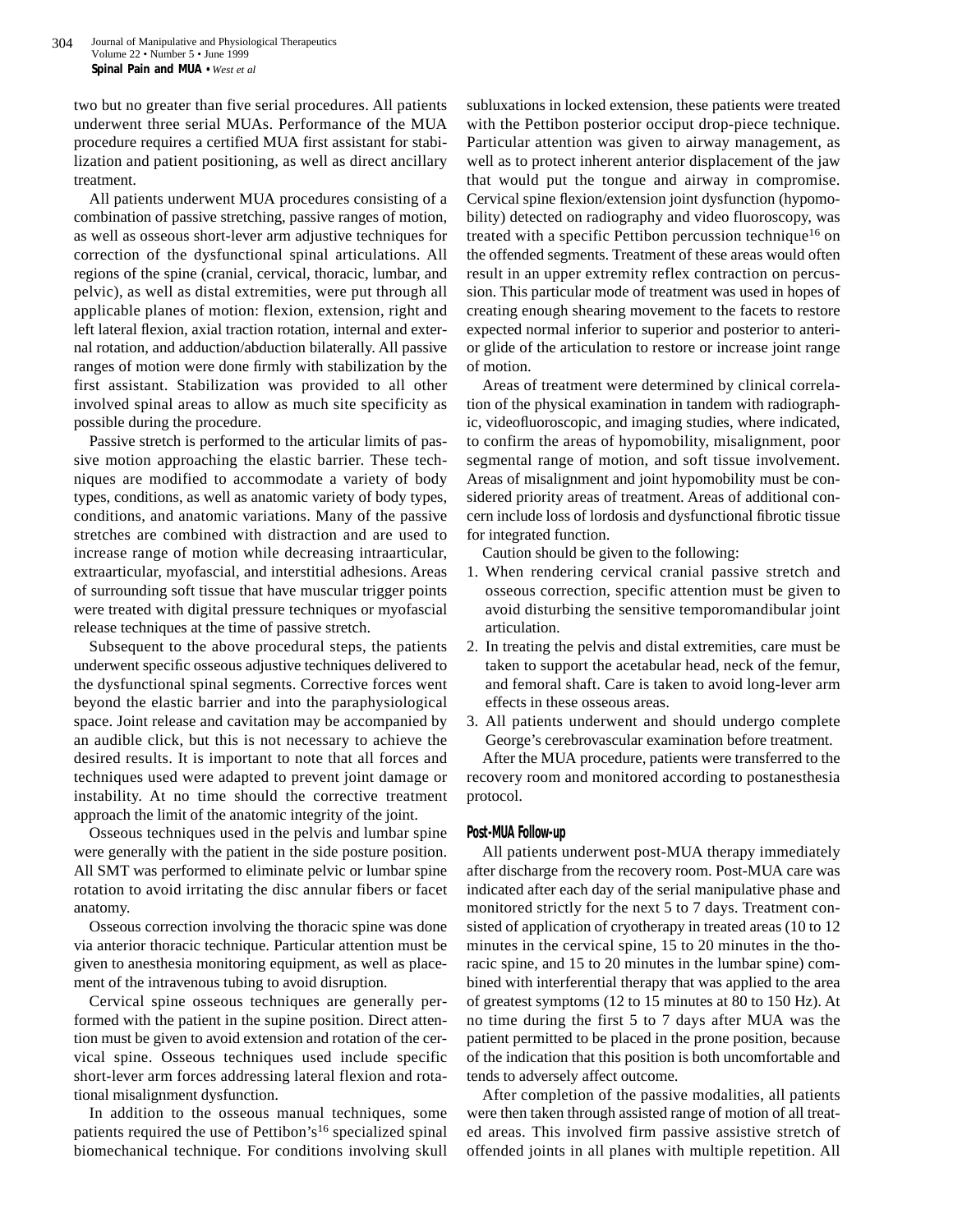

**Fig 3.** *Changes in range of motion—cervical.* **Fig 4.** *Changes in range of motion—lumbar.*

passive stretches were done in accordance with accepted MUA protocols. After soft tissue treatment, all patients underwent spinal manipulation of the areas of offense that were most resistant and hypomobile on radiography and fluoroscopic examination, as well as the MUA procedure. All SMT was with short-lever arm techniques, with appropriate modification because of the patient's specific condition.

This treatment protocol was maintained for the first 5 to 7 days. If there was a decrease in pain by 30% to 40%, use of ice was terminated. If pain was persistent, cryotherapy with interferential 80 to 150 Hz was maintained until a decrease in pain was achieved.

For post-MUA days 8 to 24, office visits were then decreased to 3 days per week. The patient was now able to be placed safely in a prone position for necessary modalities. Hydrocollator was used with interferential therapy at 0 to 150 Hz for 15 to 20 minutes. This was followed by traction and active range-of-motion, and exercises. Home care was to be done 2 times daily. The patient also received appropriate short-lever-arm SMT. After 2 weeks of active range of motion and assuming pain was maintained at a decreased level, the patient was entered into active resistive rehabilitation in the office 3 times per week.

At the completion of 3-times-per-week post-MUA rehabilitation or 50% reduction in pain (whichever occurs first), the patient underwent evaluation. This included range of motion, VAS, orthopedic testing, reflexes, sensory, palpatory, post-radiography, functional capacity evaluation, or strength testing as outcome assessment measures for progress. This procedure for evaluation would reoccur on completion of post-MUA therapy.

Beginning at approximately the twenty-fifth office visit after MUA, patient care involved hydrocollator with interferential therapy at 0 to 150 Hz with active resistive exercise, spinal traction, and osseous SMT. Office visits could now be reduced gradually to 2 times per week. Generally post-MUA functional capacity evaluation was done 6 weeks after MUA and used for a return to work status, as well as percent strength gain noted compared with the pre-MUA functional capacity evaluation.

For days 35 and on, office visits were reduced to a weekly basis, with passive modalities performed on an optional basis. Active resistance rehabilitation was now aggressive, with



continued spinal traction and specific SMT. As reevaluation revealed full or near-full range-of-motion, with good muscle contraction, maximum medical improvement was reached. Patient care was terminated on achievement of maximum medical improvement. This was determined by plateaued range of motion, acceptable reflexes, dermatomes, and maximum improvement of evident biomechanical alterations on plain film radiographs, plateau of functional capacity evaluation, decrease in medication use, and normalization of activities of daily living.

All patients were counseled with respect to fears and expectations on return to improved lifestyle with increased range of motion and decreased pain. All patients were instructed in home care rehabilitation and flexibility programs to maintain corrections attained.

# **RESULTS**

Outcome statistical data are presented on average for the 168 patients who completed the MUA program. Nine patients were lost to follow-up as a result of poor compliance. The associated data were not included in the statistical analysis. Outcome criteria included the degree change in range of motion taken as a whole for each treatment area; cervical and lumbar. Data regarding range of motion were obtained via goniometric measurement and compiled with respect to the six planes of movement inherent to each spinal region.

On average, cervical range of motion was found to have improved by 47.0% (Fig 3). On average, lumbar range of motion was found to have improved by 83.3% (Fig 4).

The change in the VAS was examined with respect to both cervical and lumbar complaints before MUA, after MUA, and 6 months after MUA. On average, VAS ratings improved by 62.2% in those patients with cervical pain problems (Fig 5). On average, VAS ratings improved by 60.1% in those patients with lumbar pain problems (Fig 6). There was a near-complete reversal in patients out of work before MUA (68.6%) and those returning to unrestricted activities at 6 months after MUA (64.1%) (Fig 7).

There was a 58.4% reduction in the percentage of patients requiring prescription pain medication from the pre-MUA period to 6 months after MUA. Additionally, 24.0% of the treatment group required no medication at 6 months after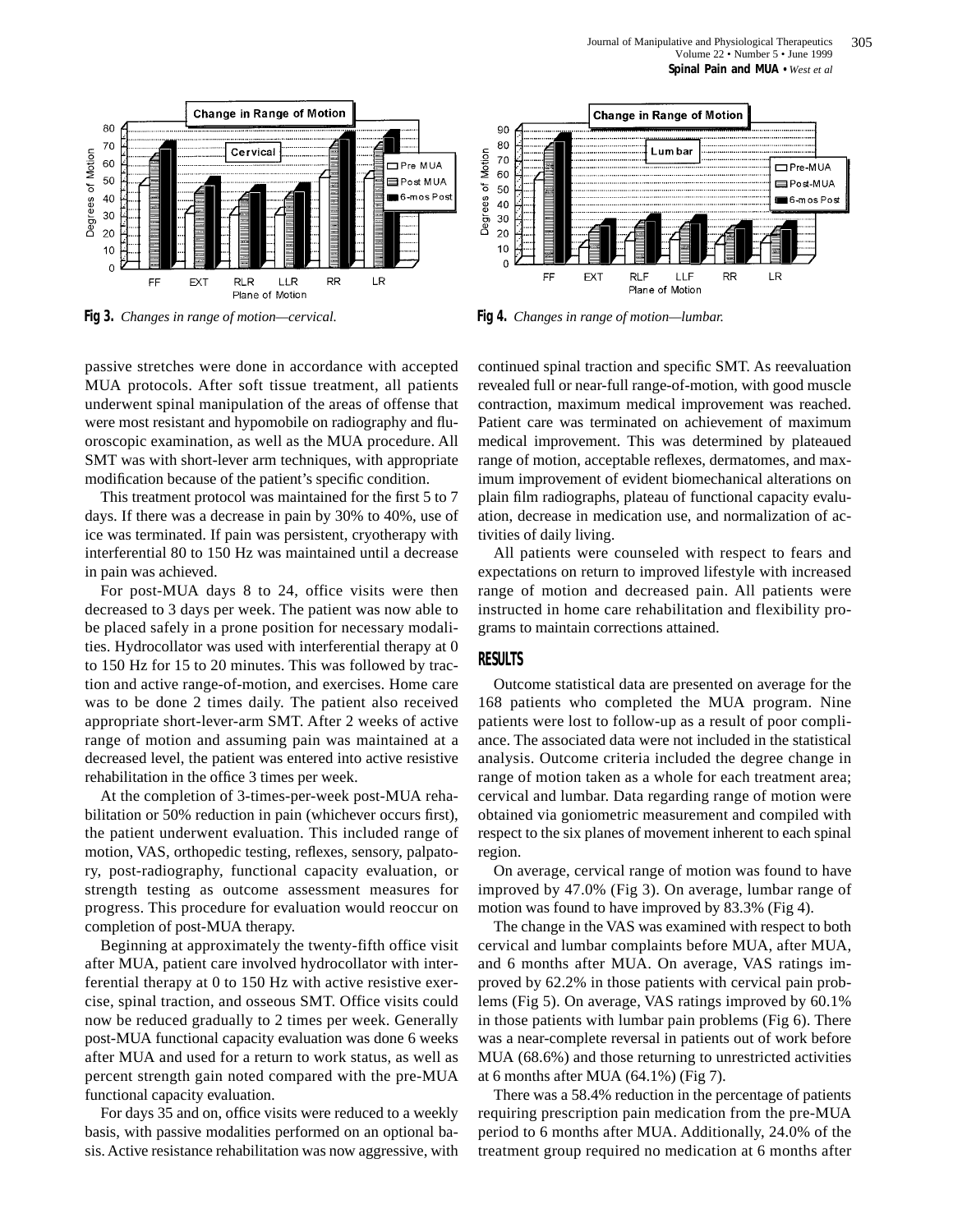

**Fig 5.** *Changes in VAS rating—cervical.*





**Fig 8.** *Medication use before versus after MUA.*

MUA. There was a 34.0% increase in over-the-counter medication use from the pre-MUA period to 6 months after MUA (Fig 8).

# **DISCUSSION**

In examining our results, we found it interesting to note that patient response to treatment fell into one of three broad classifications:

- 1. Improved range of motion and function ability, as well as a decrease in pain.
- 2. Improved range of motion and function ability, with a less significant decrease in pain.
- 3. Minimal improvement in motion, function ability, and pain.

Because we found no direct correlation between improvement in range of motion and improvement in pain, a patientspecific calculation could not be quantified in any meaningful fashion. No patient experienced a decrease in pain unless we were able to improve motion to the involved spinal segments and associated soft tissues. In no instance was a patient's condition made worse.

We observed that the best patient outcomes were achieved when the patient completed all 3 phases of the MUA program through providers certified in MUA. All patients were required to complete the serial MUA phase at our treatment facility and under the care of certified MUA physicians. Some patients were unable to complete the required followup at our facility because of geography. It became necessary to arrange for follow-up with outside providers. A non-MUA–certified physician is not familiar with the multifactorial achievements of the serial MUA phase with regard to understanding their relationship to the post-MUA therapy and rehabilitation phases. As a result, we observed that these physicians were frequently unsure with regard to the proper timing by which specific post-MUA therapies and rehabilitation were added and withdrawn from the treatment plan. We observed less impressive results in these patients.

The 34.0% increase in use of over-the-counter medications (Fig 8) represents those patients who no longer required prescription medications. No patient required an increase in their level of medication at 6 months after MUA.

As we began to read previously published literature regarding MUA, several factors became evident. Dreyfuss et al<sup>43</sup> concluded that further study was to be encouraged and must consider a cooperative approach between health care providers. Frymoyer et al<sup>13</sup> states that major research is needed for optimal timing for referral of specialized services and to be cost effective, safe, and efficacious. Seihl and Bradford<sup>56,57</sup> state that the key to success is proper patient selection and individualized care.

We have been posed this question: With all of the treatment rendered during the MUA program, to which aspect of care do we attribute patient outcome assessment? It should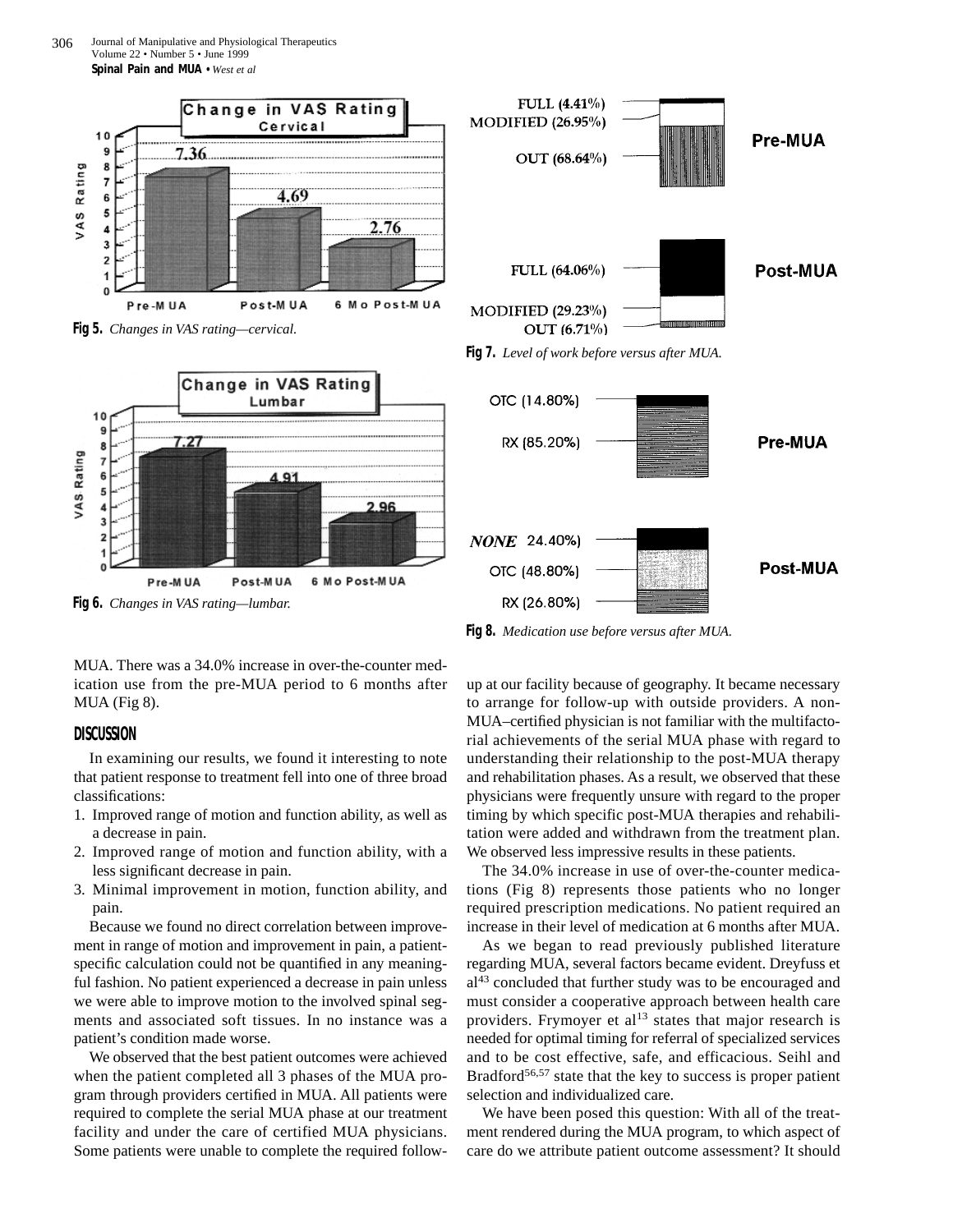be evident that the patient selection process completed before the MUA program requires that the patient will not have responded fully to conscious manipulation, passive stretch, trigger point therapy, and passive modalities. The addition of intravenous sedation augments the use of manipulation and these therapies to achieve greater correction of osseous dysfunction via elimination of voluntary/involuntary inhibition. In this manner, we can increase the extent by which we can achieve plastic deformation of dysfunctional soft tissue. One must conclude that it is the addition of the anesthesia that allows the very treatment that failed before MUA to now be effective.

# **CONCLUSION**

The primary goal of this study was to examine our positive experiences in treating a wide variety of spinal pain problems through the diagnostic and treatment program that we have described herein. We are fully aware that by not limiting our patient selection on the basis of demographics, diagnosis, and treatment of a specific area of the spine, we would sacrifice outcome specificity. We believe we have shown that this treatment program is safe and efficacious in comparison with other treatment options. Little to no duplication of services was noted because of ongoing communication between the various providers.

In completing this study, we found that a multidisciplinary approach to evaluation and treatment offers patient benefits above and beyond what can be obtained through the individual providers working alone. It is our intention to proceed with studies of a more specific design because this work has demonstrated positive results and no complications.

## **REFERENCES**

- 1. Davis CG. Chronic cervical spine pain treated with manipulation under anesthesia. J Neuromusculoskeletal Syst 1996:1.
- 2. Andersson HI, Ejlertsson G, Lender I, et al. Chronic pain in geographically defined general population—statistics of differences in age, gender, social class, and pain localization. Clin J Pain 1993;9:174-82.
- 3. Bland JH, ed. Disorders of the cervical spine: diagnosis and medical management. 2nd ed. Philadelphia: WB Saunders; 1994:72-3.
- 4. Cuckler JM, Bernini PA, Wiesel SW, Booth RE, Rothman RH, Pickens GT. The use of epidural steroids in the treatment of lumbar radicular pain: a prospective, randomized, double-blind study. J Bone Joint Surg 1985;67:63-6.
- 5. White AA. Your aching back: who suffers. New York, NY: Simon Shuster; 1990:17-27.
- 6. Praemer A, Furner S, Rice DP. Musculoskeletal conditions in the United States. Park Ridge: American Academy of Orthopaedic Surgeons; 1992:3-20.
- 7. Boden SD, Davis DO, Dina TS, Patronas NJ, Weisel SW. Abnormal magnetic resonance scans of the lumbar spine in asymptomatic subjects—a prospective investigation. J Bone Joint Surg 1990;72:403-8.
- 8. Gordon R. Conservative chiropractic adjustive therapy versus MUA adjustive therapy. Florida Chiropractic Association Journal. 1993;1/2:22-3.
- 9. Frymoyer JW. Back pain and sciatica. N Engl J Med 1988;318:291-300.
- 10. Bucholz RW. Acute low back pain. Orthopaedic decision making. 2nd ed. St. Louis, Mo: Mosby; 1996.
- 11. Garvey TA, Marks MR, Wiesel SW. A prospective randomized double-blind evaluation of trigger-point injection therapy in low back pain. Spine 1989;14:962-4.
- 12. Wiesel SW, Boden SC, Feffer HL. A quality-based protocol for management of musculoskeletal injuries: a ten-year prospective outcome study. Clin Ortho 1994;301:164-76.
- 13. Frymoyer JW, Ducker TB, Hadler NM, Kostuik JP, Weinstein JN, Whitecloud TS. The adult spine: principles and practice. 2nd ed. Philadelphia: Lippincott; 1997:1837-61.
- 14. Bigos S, Bowyer O, Braen G, et al. Acute low back problems in adults. Clinical Practice Guideline, Quick Reference Guide. Rockville, Md: US Department of Health and Human Services. 1994;14:1-25.
- 15. Koes BW, Assendelft WJ, Geert JM, van der Heijden GJ, Bouter LM. Spinal manipulation for low back pain. Spine 1996;21:2860-73.
- 16. Pettibon BR. Introduction to spinal bio-mechanics. 1989.
- 17. Reference deleted.
- 18. Greenman PE. Manipulation with the patient under anesthesia. J Am Osteopath Assoc 1992;92:1159-70.
- 19. Williams HA. Orthopedic Brief: Manipulation under anesthesia. Review of the literature, discussion of the state of the art, recommendations for position statement. 1996; March-April:1-14.
- 20. Riches E. End results of manipulation of the back. Lancet 1930;1:957-9.
- 21. Siehl D, Bradford WG. Manipulation for low back pain. J Am Osteopath Assoc 1952;52:239-42.
- 22. Morey L. Manipulation under general anesthesia. Osteop Ann 1976;3:127-32.
- 23. Morey L. Manipulation under general anesthesia. Osteop Ann 1976;4:55-74.
- 24. Krumhansl B, Nowacek C. Manipulation under anesthesia. In: Grieve GP, ed. Modern manual therapy of the vertebral column. Edinburgh: Churchill Livingstone; 1986:777-86.
- 25. Topson N. Manipulation of the lumbar spine under anesthesia. Orthopod 1972;9:4.
- 26. Mensor MC. Non-operative treatment including manipulation for lumbar intervertebral disc syndrome. J Bone Joint Surg 1955;37:925-36.
- 27. Chrisman OD, Mittnacht A, Snook GA. A study of the results following rotary manipulation in the lumbar intervertebral-disc syndrome. J Bone Joint Surg 1964;46:517-24.
- 28. Wilson JN, Ilfeld FW. Manipulation of the herniated disc. Am J Surg 1952;83:173-5.
- 29. Davis CG, Fernando CA, da Motta MA. Manipulation of the low back under general anesthesia: case studies and discussion. J Neuromusculoskeletal Syst 1993;1:126-34.
- 30. Morey L. Osteopathic manipulation under general anesthesia. J Am Osteopath Assoc 1973;73:116-27.
- 31. Romney L. Manipulation of the spine and appendages under anesthesia: an evaluation. J Am Osteopath Assoc 1968;68:235-45.
- 32. Siehl D. Manipulation of the spine under general anesthesia. J Am Osteopath Assoc 1963;62:881-7.
- 33. Hughes BL. Management of cervical disc syndrome utilizing manipulation under anesthesia. J Manipulative Physiol Ther 1993;16:174-81.
- 34. Gorman RF. Automated static perimetry in chiropractic. J Manipulative Physiol Ther 1993;16:481-7.
- 35. Frymoyer JW, Ducker TB, Hadler NM, Kostuik JP, Weinstein JN, Whitecloud TS. The adult spine: principles and practice. 2nd ed. Philadelphia: Lippincott; 1997.
- 36. Gordon R. Justifying MUA with the standard chiropractic scope of practice. Florida Chiropractic Association Journal 1995;Nov-Dec:16-9.
- 37. Krumhansl N. Manipulation under anesthesia, modern manual medicine. In: Grieve CP. Common Vertebral joint problems. Edinburgh: Churchill Livingstone; 1986.
- 38. Maitland GD. Manipulation under anesthesia (MUA), vertebral manipulation. London: Butterworth; 1997.